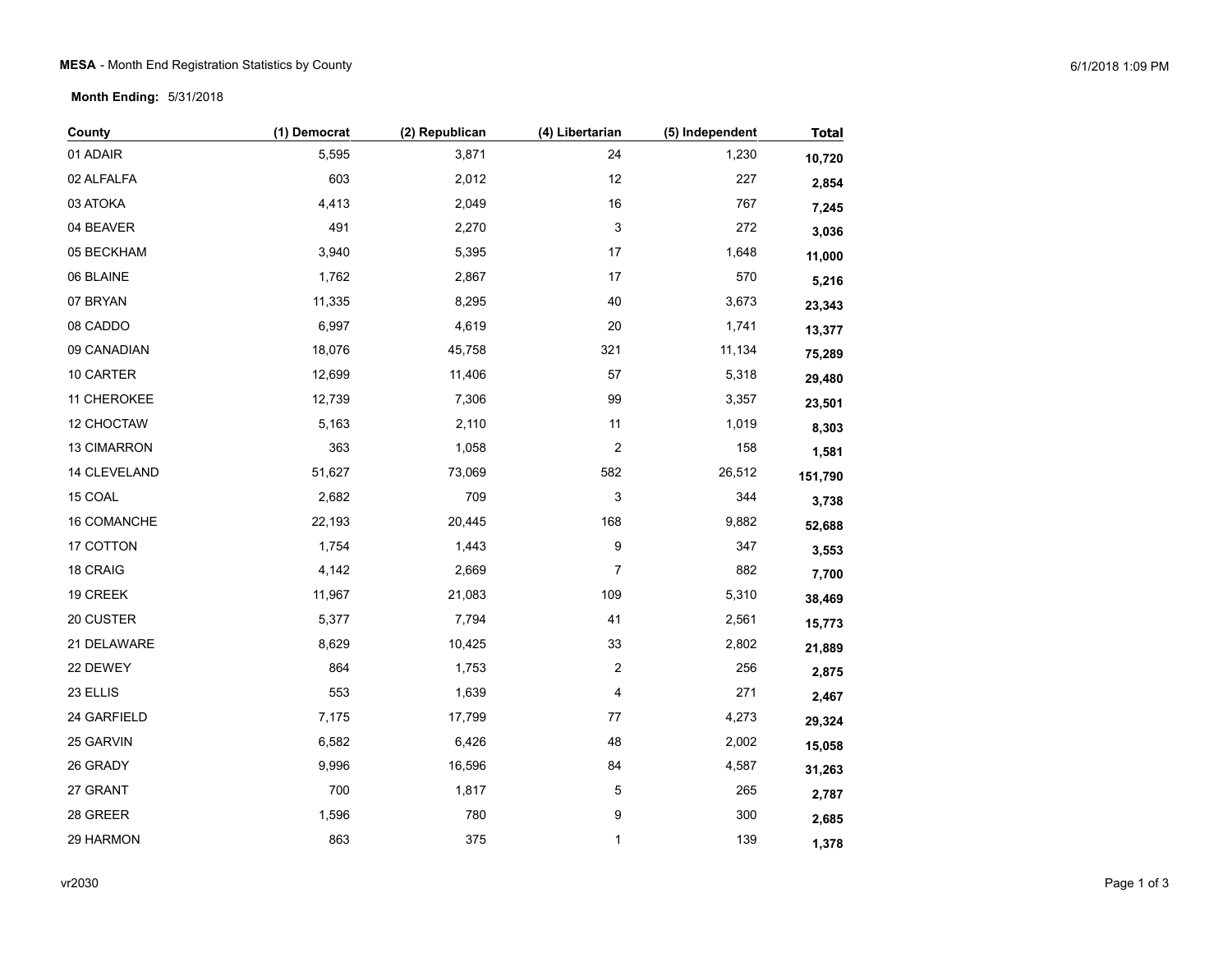**Month Ending:** 5/31/2018

| County              | (1) Democrat | (2) Republican | (4) Libertarian         | (5) Independent | <b>Total</b> |
|---------------------|--------------|----------------|-------------------------|-----------------|--------------|
| 30 HARPER           | 496          | 1,288          | 1                       | 181             | 1,966        |
| 31 HASKELL          | 4,568        | 1,712          | 8                       | 492             | 6,780        |
| 32 HUGHES           | 3,931        | 1,834          | 11                      | 789             | 6,565        |
| 33 JACKSON          | 4,061        | 5,575          | 39                      | 1,558           | 11,233       |
| 34 JEFFERSON        | 1,759        | 1,151          | 4                       | 459             | 3,373        |
| 35 JOHNSTON         | 3,358        | 1,788          | 14                      | 676             | 5,836        |
| <b>36 KAY</b>       | 6,997        | 12,814         | 61                      | 3,501           | 23,373       |
| 37 KINGFISHER       | 1,749        | 5,560          | $16\,$                  | 667             | 7,992        |
| 38 KIOWA            | 2,413        | 1,836          | $\overline{7}$          | 502             | 4,758        |
| 39 LATIMER          | 4,132        | 1,304          | $\overline{\mathbf{c}}$ | 550             | 5,988        |
| 40 LEFLORE          | 14,130       | 8,234          | 43                      | 4,155           | 26,562       |
| 41 LINCOLN          | 6,180        | 10,103         | 50                      | 2,503           | 18,836       |
| 42 LOGAN            | 6,834        | 15,437         | 91                      | 3,760           | 26,122       |
| 43 LOVE             | 3,222        | 1,761          | 10                      | 987             | 5,980        |
| 44 MCCLAIN          | 6,927        | 12,833         | 60                      | 3,121           | 22,941       |
| <b>45 MCCURTAIN</b> | 10,001       | 3,788          | 19                      | 1,444           | 15,252       |
| <b>46 MCINTOSH</b>  | 6,959        | 3,304          | $16$                    | 1,180           | 11,459       |
| 47 MAJOR            | 671          | 3,226          | 8                       | 319             | 4,224        |
| 48 MARSHALL         | 3,751        | 3,003          | 11                      | 1,180           | 7,945        |
| 49 MAYES            | 9,293        | 9,425          | 41                      | 2,660           | 21,419       |
| 50 MURRAY           | 4,368        | 2,300          | 23                      | 815             | 7,506        |
| 51 MUSKOGEE         | 19,454       | 11,470         | 67                      | 5,108           | 36,099       |
| 52 NOBLE            | 1,914        | 3,666          | $16$                    | 645             | 6,241        |
| 53 NOWATA           | 2,384        | 2,682          | 16                      | 743             | 5,825        |
| 54 OKFUSKEE         | 3,118        | 1,966          | 16                      | 663             | 5,763        |
| 55 OKLAHOMA         | 147,644      | 174,848        | 1,470                   | 68,800          | 392,762      |
| 56 OKMULGEE         | 10,155       | 6,922          | 43                      | 2,552           | 19,672       |
| 57 OSAGE            | 10,828       | 11,641         | 65                      | 3,328           | 25,862       |
| 58 OTTAWA           | 7,634        | 5,830          | 28                      | 2,785           | 16,277       |